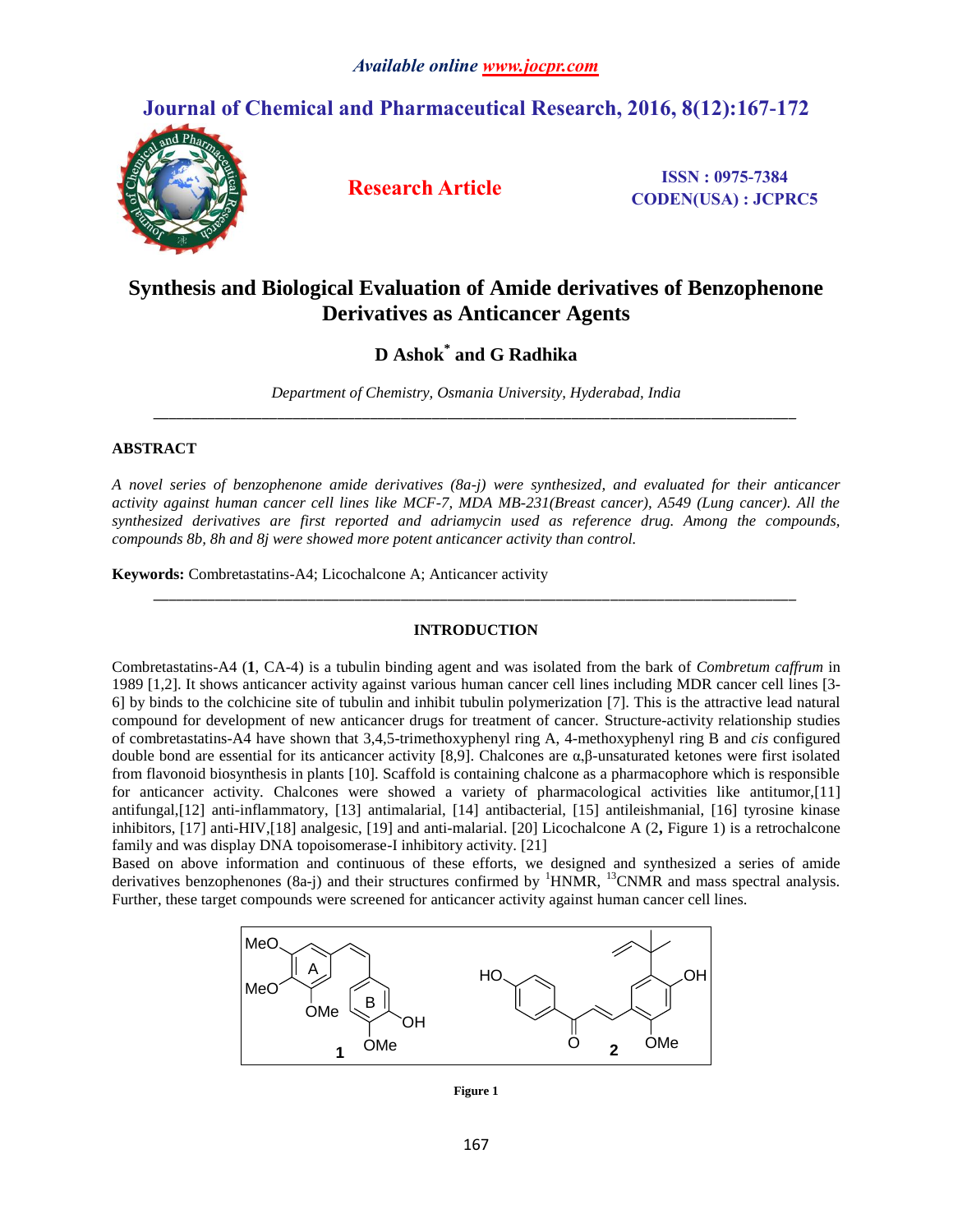## **EXPERIMENTAL SECTION**

All chemicals and reagents were obtained from Aldrich (Sigma–Aldrich, St. Louis, MO, USA), Lancaster (Alfa Aesar, Johnson Matthey Company, Ward Hill, MA, USA) and were used without further purification. Reactions were monitored by TLC, performed on silica gel glass plates containing 60 F-254, and visualization on TLC was achieved by UV light or iodine indicator.  ${}^{1}H$  NMR and  ${}^{13}$ CNMR spectra were recorded on Bruker UXNMR/XWIN-NMR and Varian (400 MHz, 300 MHz) instrument. Chemical shifts (d) are reported in ppm downfield from internal TMS standard. ESI spectra were recorded on Micro mass, Quattro LC using ESI+ software with capillary voltage 3.98 kV and ESI mode positive ion trap detector. Melting points were determined with an electrothermal melting point apparatus, and are uncorrected.

## **Ethyl 3,3-bis(3,4,5-trimethoxyphenyl)acrylate (5)**

To a suspension of corresponding bis(3,4,5-trimethoxyphenyl)methanone (15 g, 41.3 mmol), ethyl (triphenylphosphoranylidene)acetate (43 g, 124.1 mmol) and 18-crown-6 (10 mg, 0.041 mmol) in anhydrous THF and under nitrogen atmosphere NaH (39 g, 165.2 mmol) were added portion wise carefully. The reaction mixture was stirred till the reaction was completed (monitoring by TLC). Then, the mixture was cooled to 0  $\degree$ C and first water and then 10% HCl were carefully added. After 60 minutes stirring at room temperature, the mixture was extracted with ethyl acetate, 10% HCl and water. The combined organic phase was dried over  $Na<sub>2</sub>SO<sub>4</sub>$  and the solvent was removed in vacuo. The obtained crude product was purified by flash chromatography with ethyl acetate:hexane (2:8) to afford pure compound 5, 14.6 g with 82% yield. <sup>1</sup>H NMR (400 MHz, DMSO-d6):  $\delta$  1.57 (t, 3H), 3.87 (s, 12H), 3.92 (s, 6H), 4.67-4.71 (q, 2H), 6.89 (s, 4H), 7.27 (s, 1H); MS (ESI): 433 [M+H]<sup>+</sup> .

#### **3,3-Bis(3,4,5-trimethoxyphenyl)acrylic acid (6)**

A solution of 50% NaOH (50 mL) was added to a solution of ethyl 3,3-bis(3,4,5-trimethoxyphenyl)acrylate **(5)** (12 g, 27.7 mmol) in ethanol (60 ml) and the mixture stirred at room temperature for 3 hours. After most of the ethanol has been evaporated the aqueous phase was acidified with 6N HCl to pH 7 and extracted with ethyl acetate (50 mL). The combined organic layer was dried over anhydrous  $Na_2SO_4$  and concentrated under vacuum to afford pure compound **6,** with 10.6 g in 95% yield. <sup>1</sup>H NMR (400 MHz, DMSO-d6):  $\delta$  3.87 (s, 12H), 3.92 (s, 6H), 6.90 (s, 4H), 7.27 (s, 1H), 11.56 (bs, 1H); MS (ESI): 405  $[M+H]$ <sup>+</sup>.

#### **3,3-Bis(3,4,5-trimethoxyphenyl)-N-phenylacrylamide (8a)**

The compound  $6$  (200 mg, 0.49 mmol) was dissolved in 10 mL of dry CH<sub>2</sub>Cl<sub>2</sub>, followed by addition of aniline (7a) (0.44 ml, 0.49 mmol), EDCI (114 mg, 0.73 mmol) and HOBt (1 mg, 0.098 mmol). The reaction mixture was stirred at room temperature for 6 hours. The reaction mixture was washed with saturated solution of NaHCO<sub>3</sub> and extracted with  $CH_2Cl_2$ , dried over anhydrous Na<sub>2</sub>SO<sub>4</sub>. The crude product was purified by column chromatography with ethyl acetate/hexane (3:7) afford the pure compound 8a, 210 mg in 89% yield. 179-181  $^{\circ}$ C, <sup>1</sup>H NMR (400 MHz, DMSOd6):  $\delta$  3.87 (s, 12H), 3.92 (s, 6H), 6.90 (s, 4H), 7.27 (s, 1H), 737-7.50 (m, 5H), 9.78 (bs, 1H); <sup>13</sup>C NMR (75 MHz, DMSO-d6): 57.6, 62.6, 114.5, 121.4, 123.4, 123.9, 130.2, 137.3, 138.6, 138.7, 139.5, 154.3, 155.4, 166.7; MS  $(ESI): 480 [M+H]<sup>+</sup>.$ 

#### **N-(3,4-Dimethoxy-5-methylphenyl)-3,3-bis(3,4,5-trimethoxyphenyl)acrylamide (8b)**

This compound 8b was prepared by the method described for 8a, employing 6 (200 mg, 0.49 mmol), 3,4,5 trimethoxyaniline (7b) (96 mg, 0.49 mmol), EDCI (114 mg, 0.73 mmol) and HOBt (1 mg, 0.098 mmol). The crude product was purified by column chromatography with ethyl acetate/hexane (1:1) afford the pure compound 8b, 226 mg in 80% yield. 184-186 °C, <sup>1</sup>H NMR (400 MHz, DMSO-d6):  $\delta$  3.87 (s, 12H), 3.89 (s, 6H), 3.92 (s, 6H), 3.94 (s, 3H), 6.89 (s, 4H), 7.27 (s, 1H), 7.28 (s, 2H), 9.78 (bs, 1H); <sup>13</sup>C NMR (75 MHz, DMSO-d6):  $\delta$  57.6, 58.5, 62.5, 62.9, 101.6, 114.6, 123.5, 137.4, 137.9, 138.4, 138.7, 139.4, 154.3, 155.7, 156.8, 166.8; MS (ESI): 570 [M+H]<sup>+</sup> .

### **3,3-Bis(3,4,5-trimethoxyphenyl)-N-(4-methoxyphenyl)acrylamide (8c)**

This compound **8c** was prepared by the method described for 8a, employing 6 (200 mg, 0.49 mmol), 4 methoxyaniline (7c) (0.6 ml, 0.49 mmol), EDCI (114 mg, 0.73 mmol) and HOBt (1 mg, 0.098 mmol). The crude product was purified by column chromatography with ethyl acetate/hexane (4:6) afford the pure compound 8c, 232 mg in 92% yield. 182-184 °C, <sup>1</sup>H NMR (400 MHz, DMSO-d6):  $\delta$  3.87 (s, 12H), 3.92 (s, 6H), 3.93 (s, 3H), 6.89 (s, 2H), 6.94 (d, 2H, *J* = 7.89 Hz), 7.27 (s, 1H), 7.45 (d, 2H, *J* = 7.89 Hz), 9.78 (bs, 1H); <sup>13</sup>C NMR (75 MHz, DMSO-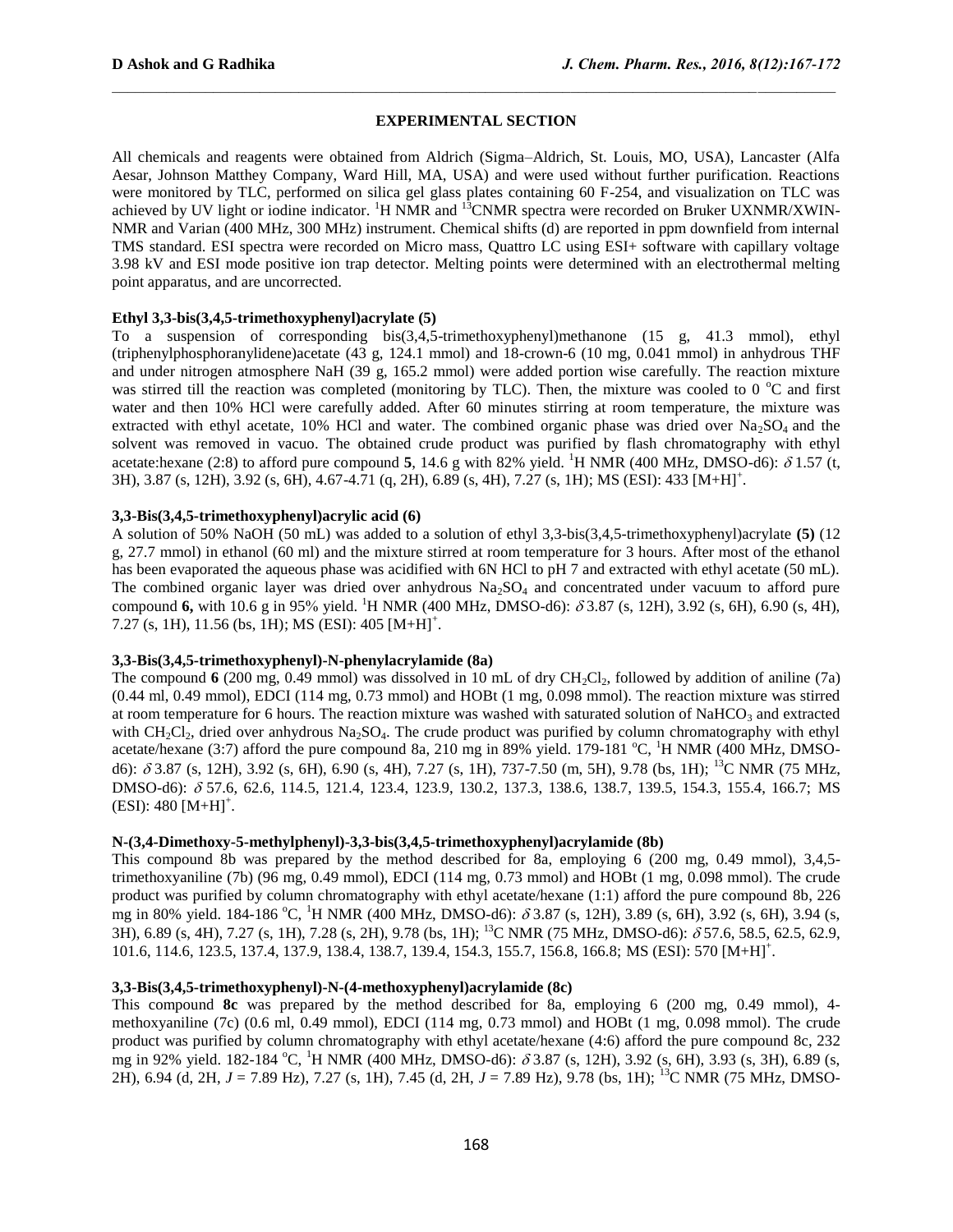d6): 57.6, 57.9, 62.6, 114.5, 120.5, 121.4, 123.7, 134.6, 138.5, 138.6, 139.8, 154.3, 155.6, 156.6, 166.3; MS (ESI):  $510$  [M+H]<sup>+</sup>.

#### **N-(4-Chlorophenyl)-3,3-bis(3,4,5-trimethoxyphenyl)acrylamide (8d)**

This compound **8d** was prepared by the method described for 8a, employing 6 (200 mg, 0.49 mmol), 4-chloroaniline (7d) (0.48 ml, 0.49 mmol), EDCI (114 mg, 0.73 mmol) and HOBt (1 mg, 0.098 mmol). The crude product was purified by ethyl acetate/hexane (3:7) afford the pure compound 8d, 224 mg in 89% yield. Mp: 190-192  $^{\circ}$ C, <sup>1</sup>H NMR (400 MHz, DMSO-d6):  $\delta$  3.87 (s, 12H), 3.92 (s, 6H), 6.90 (s, 4H), 7.27 (s, 1H), 7.36 (d, 2H, *J* = 7.90 Hz), 7.50 (d, 2H,  $J = 7.90$  Hz), 9.80 (bs, 1H); <sup>13</sup>C NMR (75 MHz, DMSO-d6):  $\delta$  57.6, 62.8, 114.5, 121.4, 123.6, 129.5, 129.8, 138.3, 138.7, 139.6, 139.8, 154.3, 155.6, 166.7; MS (ESI): 514 [M+H]<sup>+</sup>.

#### **N-(4-Bromophenyl)-3,3-bis(3,4,5-trimethoxyphenyl)acrylamide (8e)**

This compound **8e** was prepared by the method described for 8a, employing 6 (200 mg, 0.49 mmol), 4-bromoaniline (7e) (84 mg, 0.49 mmol), EDCI (114 mg, 0.73 mmol) and HOBt (1 mg, 0.098 mmol). The crude product was purified by column chromatography with ethyl acetate/hexane (3:7) afford the pure compound 8e, 218 mg in 79% yield. Mp: 195-197 °C, <sup>1</sup>H NMR (400 MHz, DMSO-d6):  $\delta$  3.87 (s, 12H), 3.92 (s, 6H), 6.90 (s, 4H), 7.27 (s, 1H), 7.39 (d, 2H,  $J = 7.90$  Hz), 7.51 (d, 2H,  $J = 7.90$  Hz), 9.80 (bs, 1H); <sup>13</sup>C NMR (75 MHz, DMSO-d6):  $\delta$  57.6, 62.8, 112.5, 114.6, 121.5, 123.6, 134.5, 138.5, 138.7, 139.7, 154.5, 155.6, 166.8; MS (ESI): 559 [M+H]<sup>+</sup> .

#### **N-(4-Fluorophenyl)-3,3-bis(3,4,5-trimethoxyphenyl)acrylamide (8f)**

This compound **8f** was prepared by the method described for 8a, employing 6 (200 mg, 0.49 mmol), 4-fluoroaniline (7f) (0.53 ml, 0.49 mmol), EDCI (114 mg, 0.73 mmol) and HOBt (1 mg, 0.098 mmol). The crude product was purified by column chromatography with ethyl acetate/hexane (3:7) to afford pure compound 8f, 211 mg in 86% yield. Mp: 188-190 °C, <sup>1</sup>H NMR (400 MHz, DMSO-d6):  $\delta$  3.87 (s, 12H), 3.92 (s, 6H), 6.90 (s, 1H), 7.27 (s, 1H), 7.37 (d, 2H,  $J = 7.88$  Hz), 7.49 (d, 2H,  $J = 7.88$  Hz), 9.80 (bs, 1H); <sup>13</sup>C NMR (75 MHz, DMSO-d6):  $\delta$  57.5, 62.8, 114.5, 118.5, 123.5, 124.7, 136.4, 137.7, 138.4, 138.7, 139.7, 154.5, 155.7, 166.7; MS (ESI): 498 [M+H]<sup>+</sup> .

#### **3,3-Bis(3,4,5-trimethoxyphenyl)-N-(4-nitrophenyl)acrylamide (8g)**

This compound **8g** was prepared by the method described for 8a, employing 6 (200 mg, 0.49 mmol), 4-nitroaniline (7g) (68 mg, 0.49 mmol), EDCI (114 mg, 0.73 mmol) and HOBt (1 mg, 0.098 mmol). The crude product was purified by column chromatography with ethyl acetate/hexane (3:7) afford the pure compound 8g, 230 mg in 89% yield. Mp: 200-202 °C, <sup>1</sup>H NMR (400 MHz, DMSO-d6):  $\delta$  3.87 (s, 12H), 3.92 (s, 6H), 6.90 (s, 4H), 7.27 (s, 1H), 7.41 (d, 2H, *J* = 7.91 Hz), 7.53 (d, 2H, *J* = 7.91 Hz), 9.80 (bs, 1H); <sup>13</sup>C NMR (75 MHz, DMSO-d6):  $\delta$  57.6, 62.8, 114.6, 120.6, 123.5, 126.6, 138.4, 138.7, 139.5, 143.4, 144.5, 154.6, 155.7, 166.8; MS (ESI): 525 [M+H]<sup>+</sup> .

#### **N-(4-Cyanophenyl)-3,3-bis(3,4,5-trimethoxyphenyl)acrylamide (8h)**

This compound 8h was prepared by the method described for 8a, employing 6 (200 mg, 0.49 mmol), 4 acyanoaniline (7h) (58 mg, 0.49 mmol), EDCI (114 mg, 0.73 mmol) and HOBt (1 mg, 0.098 mmol). The crude product was purified by column chromatography with ethyl acetate/hexane (3:7) afford the pure compound 8h, 220 mg in 88% yield. Mp: 205-207 °C, <sup>1</sup>H NMR (400 MHz, DMSO-d6):  $\delta$  3.87 (s, 12H), 3.92 (s, 6H), 6.90 (s, 4H), 7.27  $($ s, 1H), 7.43 (d, 2H,  $J = 7.91$  Hz), 7.54 (d, 2H,  $J = 7.91$  Hz), 9.80 (bs, 1H); <sup>13</sup>C NMR (75 MHz, DMSO-d6):  $\delta$  57.8, 62.7, 106.5, 114.5, 120.6, 120.8, 123.4, 135.5, 138.5, 138.9, 139.7, 154.3, 155.8, 166.9; MS (ESI): 505 [M+H]<sup>+</sup> .

#### **3,3-Bis(3,4,5-trimethoxyphenyl)-N-p-tolylacrylamide (8i)**

This compound 8i was prepared by the method described for 8a, employing 6 (200 mg, 0.49 mmol), 4-methylaniline (7i) (0.5 ml, 0.49 mmol), EDCI (114 mg, 0.73 mmol) and HOBt (1 mg, 0.098 mmol). The crude product was purified by column chromatography with ethyl acetate/hexane (3:7) afford the pure compound 8i, 209 mg in 86% yield. Mp: 196-198 °C, <sup>1</sup>H NMR (400 MHz, DMSO-d6):  $\delta$  2.45 (s, 3H), 3.87 (s, 12H), 3.92 (s, 6H), 6.90 (s, 4H), 7.27 (s, 1H), 7.36 (d, 2H, *J* = 7.80 Hz), 7.46 (d, 2H, *J* = 7.80 Hz), 9.80 (bs, 1H); <sup>13</sup>C NMR (75 MHz, DMSO-d6):  $\delta$ 26.5, 57.4, 62.7, 114.7, 121.4, 123.5, 130.6, 134.5, 135.6, 138.5, 138.7, 139.7, 154.5, 155.8, 166.8; MS (ESI): 494  $[M+H]^+$ .

#### **3,3-Bis(3,4,5-trimethoxyphenyl)-N-(3,5-dimethoxyphenyl)acrylamide (8j)**

This compound 8j was prepared by the method described for 8a, employing 6 (200 mg, 0.49 mmol), 3,5 dimethoxyaniline (7j) (75 mg, 0.49 mmol), EDCI (114 mg, 0.73 mmol) and HOBt (1 mg, 0.098 mmol). The crude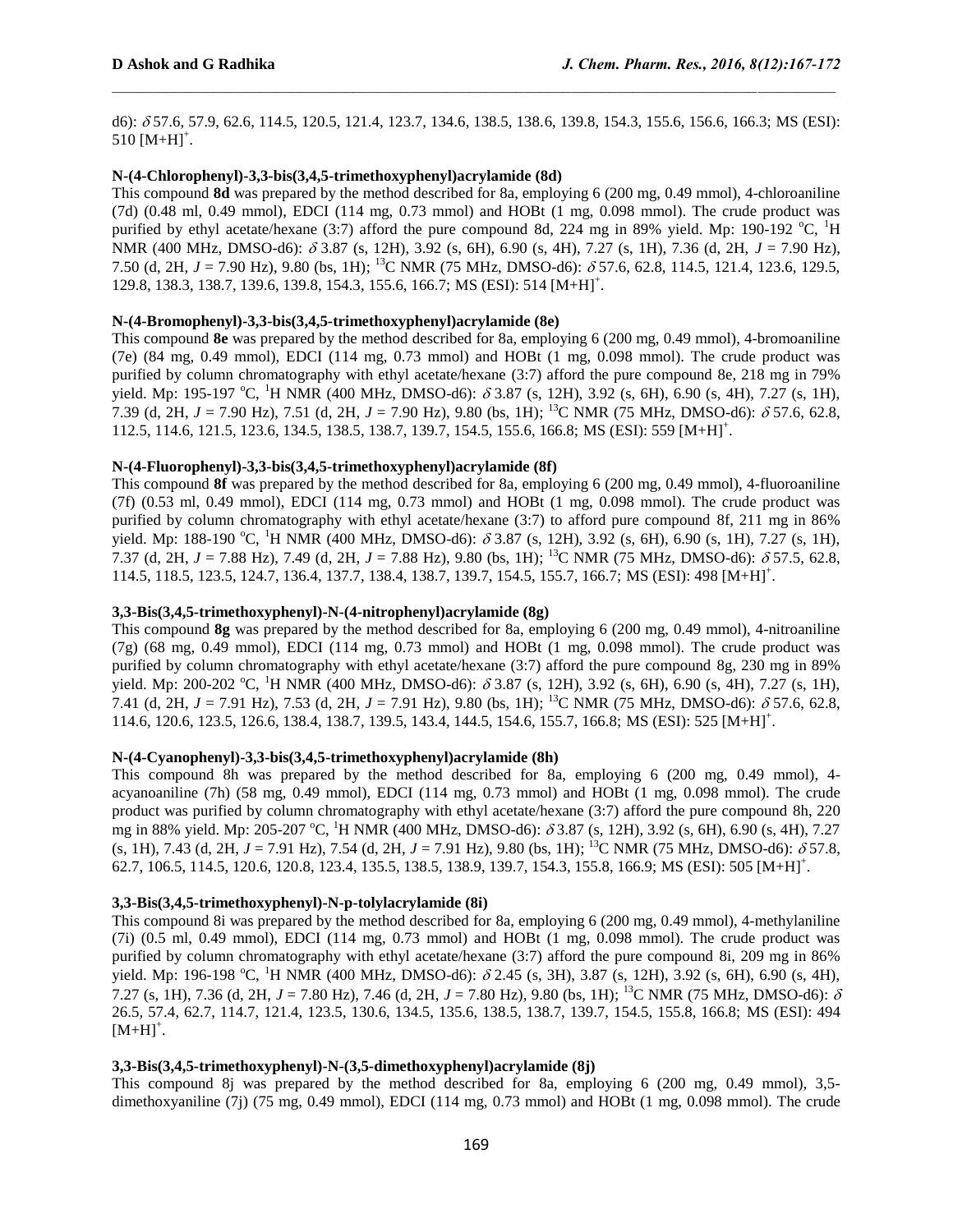product was purified by column chromatography with ethyl acetate/hexane (4:6) afford the pure compound 8j, 216 mg in 81% yield. Mp: 210-212 °C, <sup>1</sup>H NMR (400 MHz, DMSO-d6):  $\delta$  3.76 (s, 6H), 3.87 (s, 12H), 3.91 (s, 6H), 6.45  $(s, 1H)$ , 6.90  $(s, 4H)$ , 7.27  $(s, 1H)$ , 7.33  $(s, 2H)$ , 9.80  $(bs, 1H)$ ;  $^{13}$ C NMR (75 MHz, DMSO-d6):  $\delta$  57.6, 58.7, 62.7, 98.5, 101.6, 114.5, 123.6, 138.5, 138.7, 139.5, 140.5, 154.5, 155.7, 158.5, 166.6; MS (ESI): 540 [M+H]<sup>+</sup> .

#### **MTT assay**

The cytotoxic activity of the compounds was determined using MTT assay.  $1 \times 10^4$  cells/well were seeded in 200 ml DMEM, supplemented with 10% FBS in each well of 96-well microculture plates and incubated for 24 hours at 37  $\rm{^oC}$  in a CO<sub>2</sub> incubator. Compounds, diluted to the desired concentrations in culture medium, were added to the wells with respective vehicle control. After 48 hours of incubation, 10 ml MTT (3-(4,5-dimethylthiazol-2-yl)-2,5-diphenyl tetrazolium bromide) (5 mg/ml) was added to each well and the plates were further incubated for 4 hours. Then the supernatant from each well was carefully removed, formazon crystals were dissolved in 100 ml of DMSO and absorbance at 540 nm wavelength was recorded.

#### **RESULTS AND DISCUSSION**

#### **Chemistry**

Synthesis of these newly novel compounds (8a-j) was carried out as shown in Scheme 1. Compound bis(3,4,5 trimethoxyphenyl)methanone (3) was reacted with ethyl (triphenylphosphoranylidene)acetate (4) in THF, NaH and 18-crown-6, at 0  $^{\circ}$ C for 12 hours to gave pure ethyl 3,3-bis(3,4,5-trimethoxyphenyl)acrylate (5), then this ester was hydrolysized with NaOH, ethanol at room temperature for 3 hours to gave pure 3,3-bis(3,4,5 trimethoxyphenyl)acrylic acid (6) in good yield. After this acid intermediate (6) was coupled with different substituted aryl amines (7a-j) in  $CH_2Cl_2$ , EDCI and HOBt at room temperature for 6 hours to afford pure amide compounds (8a-j).



**Scheme 1**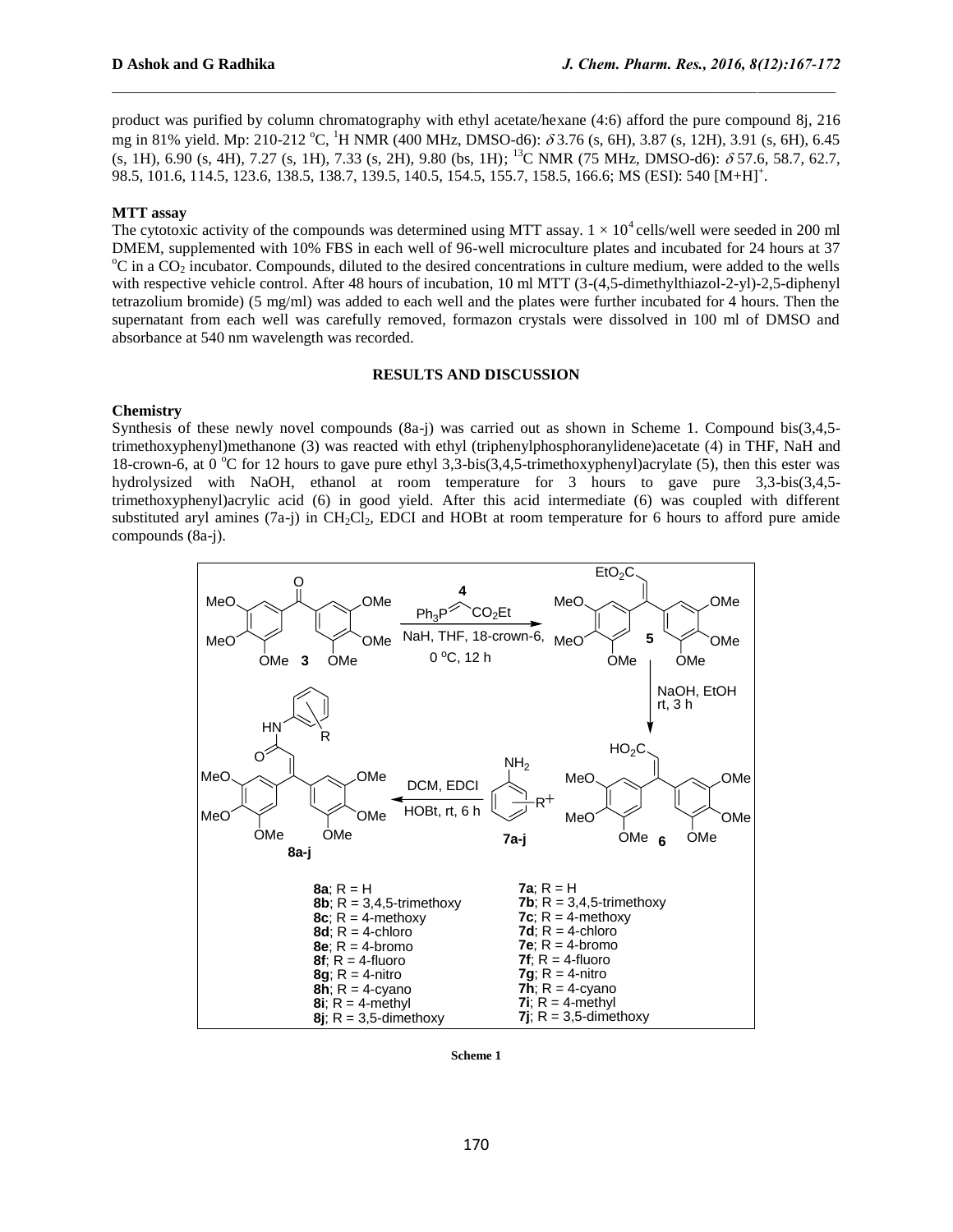# **Biological evaluation**

# *In Vitro* **cytotoxicity**

All these newly compounds (8a-j) were tested *in vitro* against three human cancer cell lines such as MCF-7, MDA MB-231(Breast cancer), A549 (Lung cancer) by MTT assay. All these derivatives exhibit potential cytotoxicity against three human cancer cell lines. These results are summarized in Table 1 and adriamycin used as positive control. Among them, compounds 8b, 8h and 8j were showed more potent anticancer activity than control.

| Compound    | $MCF-7$ | A549 | <b>MDA MB-231</b> |
|-------------|---------|------|-------------------|
| 8a          | 2.45    | 3.78 | 7.89              |
| 8b          | 1.89    | 0.12 | 1.1               |
| 8с          | 3.9     | 12.9 |                   |
| <b>8d</b>   | 5.87    |      |                   |
| 8e          | 13.9    | 23.8 | 4.78              |
| 8f          | 2.1     | 3.89 |                   |
| 8g          | 8.39    | 15.8 |                   |
| 8h          | 1.33    | 2.7  | 8.9               |
| 8i          | 17.4    | 9.23 | 10.3              |
| 8j          | 0.45    | 1.11 | 2.67              |
| Adriamycin  | 3.12    | 2.1  | 3.41              |
| Not active. |         |      |                   |

**Table 1: Anticancer activity of target compounds (8a-j) (IC<sup>50</sup> µM)**

# **CONCLUSION**

In conclusion, we have synthesized a novel series of benzophenone amide (8a-j) derivatives and evaluated for their anticancer activity against different human cancer cell lines include MCF-7, MDA MB-231(Breast cancer), A549 (Lung cancer). Among them, compounds 8b, 8h and 8j were showed more potent anticancer activity than adriamycin.

#### **REFERENCES**

- [1] GR Pettit; SB Singh; E Hamel; CM Lin; DS Alberts; D Garcia-Kendall. *Experientia*, **1989**, 45, 209-211.
- [2] GR Pettit; SB Singh; MR Boyd; E Hamel; RK Pettit; JM Schmidt; *J Hogan Med Chem*, **1995**, 38(10), 1666-1672.
- [3] GR Pettit; GM Cragg; DL Herald; JM Schmidt; P Lobavanijaya. *Can J Chem*, **1982**, 60, 1347-1376.
- [4] NH Nam. *Curr Med Chem*, **2003**, 10(17), 1697-1722.
- [5] AAE El-Zayat; D Degen; S Drabek; GM Clark; GR Pettit; DD Von Hoff. *Anti-Cancer Drugs*, **1993**, 4, 19- 25.
- [6] K Ohsumi; R Nakagava; Y Fukuda; T Hatanaka; Y Morinaga; U Nihei; K Ohishi; Y Suga; Y Akiyama; T Tsuji. *J Med Chem*, **1998**, 471, 3022-3032.
- [7] Q Li; HL Sham. *Expert Opin Ther Patents,* **2002**, 12, 1663-1702.
- [8] GC Tron; T Pirali; G Sorba; F Pagliai; S Busacca; AA Genazzani. *J Med Chem,* **2006**, 49, 3033-3044.
- [9] HP Hsieh; JP Liou; N Mahindroo. *Curr Pharm Des*, **2005**, 11(13), 1655-1677.
- [10] ML Go; X Wu; XL Liu. *Curr Med Chem*, **2005**, 12(4), 483-499.
- [11] WD Seo; YB Ryu; MJ Curtis-Long; CW Lee; HW Ryu; KC Jang. *Eur J Med Chem*, **2010**, 45(5), 2010- 2017.
- [12] M Sortino; P Delgado; S Juarez; J Quiroga; R Abonia; B Insuasty. *Bioorg Med Chem*, **2007**, 15(1), 484- 494.
- [13] HM Yang; HR Shin; SH Cho; SC Bang; GY Song; JH Ju. *Bioorg Med Chem*, **2007,** 15(1), 104-111.
- [14] A Valla; B Valla; D Cartier; RL Guillou; R Labia; L Florent. *Eur J Med Chem*, **2006**, 41, 142-146.
- [15] JN Dominguez; C Leon; J Rodrigues; J Gut; PJ Rosenthal. *J Med Chem*, **2005**, 48(10), 3654-3658.
- [16] P Boeck; C Bandeira Falcao; PC Leal; RA Yunes; V Filho; EC Torres-Santos; B Rossi-Bergmann. *Bioorg Med Chem,* **2006**, 14(5), 1538.